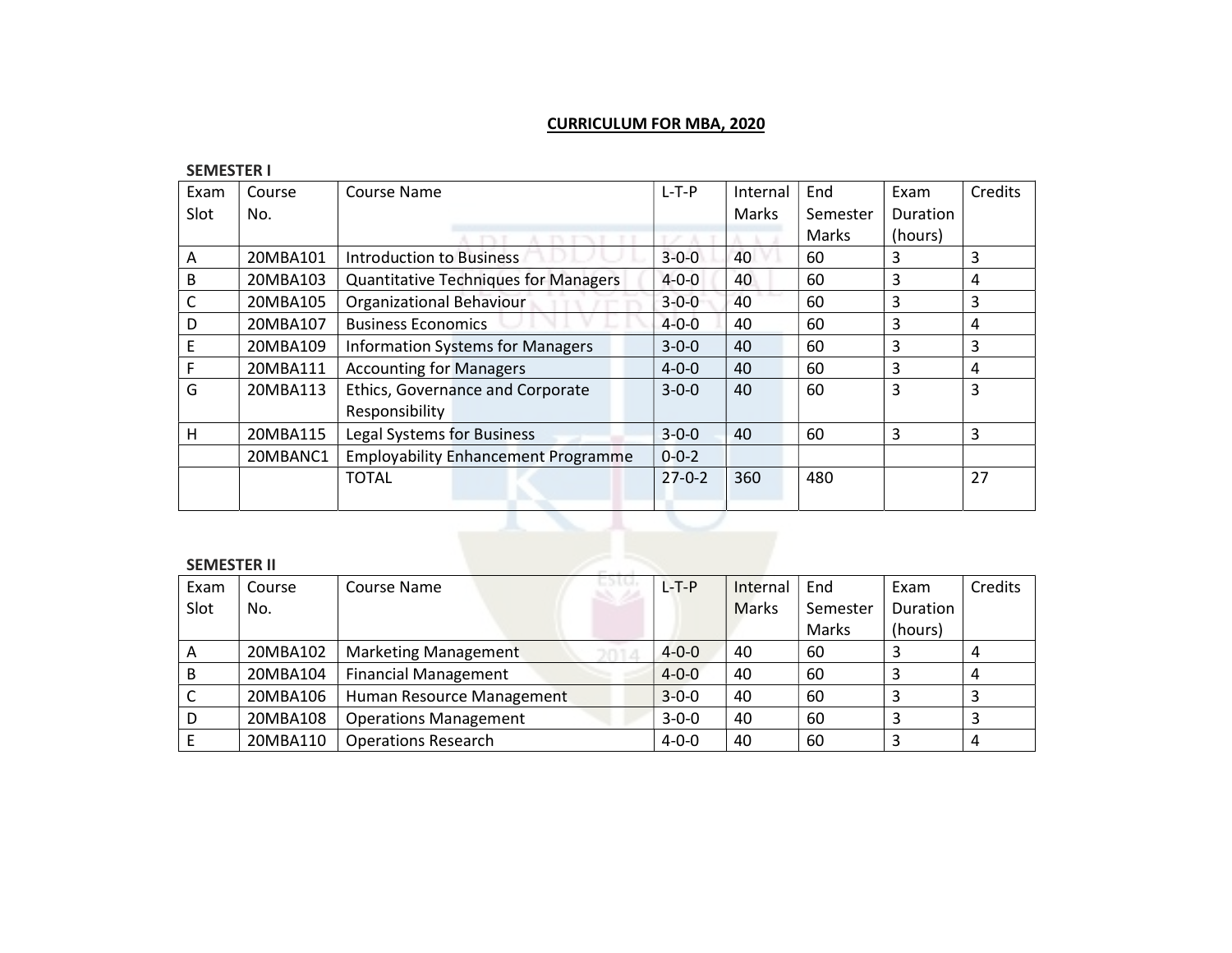| 20MBA112 | <b>Research for Managerial Decisions</b> | $3 - 0 - 0$  | 40  | 60  |    |
|----------|------------------------------------------|--------------|-----|-----|----|
| 20MBA114 | Entrepreneurship Development             | $3 - 0 - 0$  | 40  | 60  |    |
| 20MBANC2 | Integrated Disaster Management           | $1 - 0 - 1$  |     |     |    |
|          | <b>TOTAL</b>                             | $25 - 0 - 1$ | 360 | 480 | 24 |
|          |                                          |              |     |     |    |

VED.

MBA SUMMER INTERNSHIP OUTSIDE THE COLLEGE: (6 WEEKS to 8 WEEKS)

TNT

| <b>SEMESTER III</b> |          |                               |              |          |          |                |                |
|---------------------|----------|-------------------------------|--------------|----------|----------|----------------|----------------|
| Exam                | Course   | <b>Course Name</b>            | $L-T-P$      | Internal | End      | Exam           | Credits        |
| Slot                | No.      |                               |              | Marks    | Semester | Duration       |                |
|                     |          |                               |              |          | Marks    | (hours)        |                |
| A                   | 20MBA201 | <b>International Business</b> | $4 - 0 - 0$  | 40       | 60       | 3              | 4              |
| B                   | 20MBA203 | <b>Business Analytics</b>     | $4 - 0 - 0$  | 40       | 60       | 3              | 4              |
| C                   | 20MBA--- | Elective I                    | $3 - 0 - 0$  | 40       | 60       | $\overline{3}$ | 3              |
| D                   | 20MBA--- | Elective II                   | $3 - 0 - 0$  | 40       | 60       | 3              | 3              |
| E                   | 20MBA--- | Elective III                  | $3 - 0 - 0$  | 40       | 60       | 3              | 3              |
| F                   | 20MBA--- | Elective IV                   | $3 - 0 - 0$  | 40       | 60       | 3              | 3              |
| G                   | 20MBA--- | Elective V                    | $3 - 0 - 0$  | 40       | 60       | 3              | 3              |
|                     | 20MBA351 | Internship                    | $0 - 0 - 6$  | 40       | 60       |                | $\overline{3}$ |
|                     |          | <b>TOTAL</b>                  | $23 - 0 - 6$ | 380      | 420      |                | 26             |
|                     |          | 2014                          |              |          |          |                |                |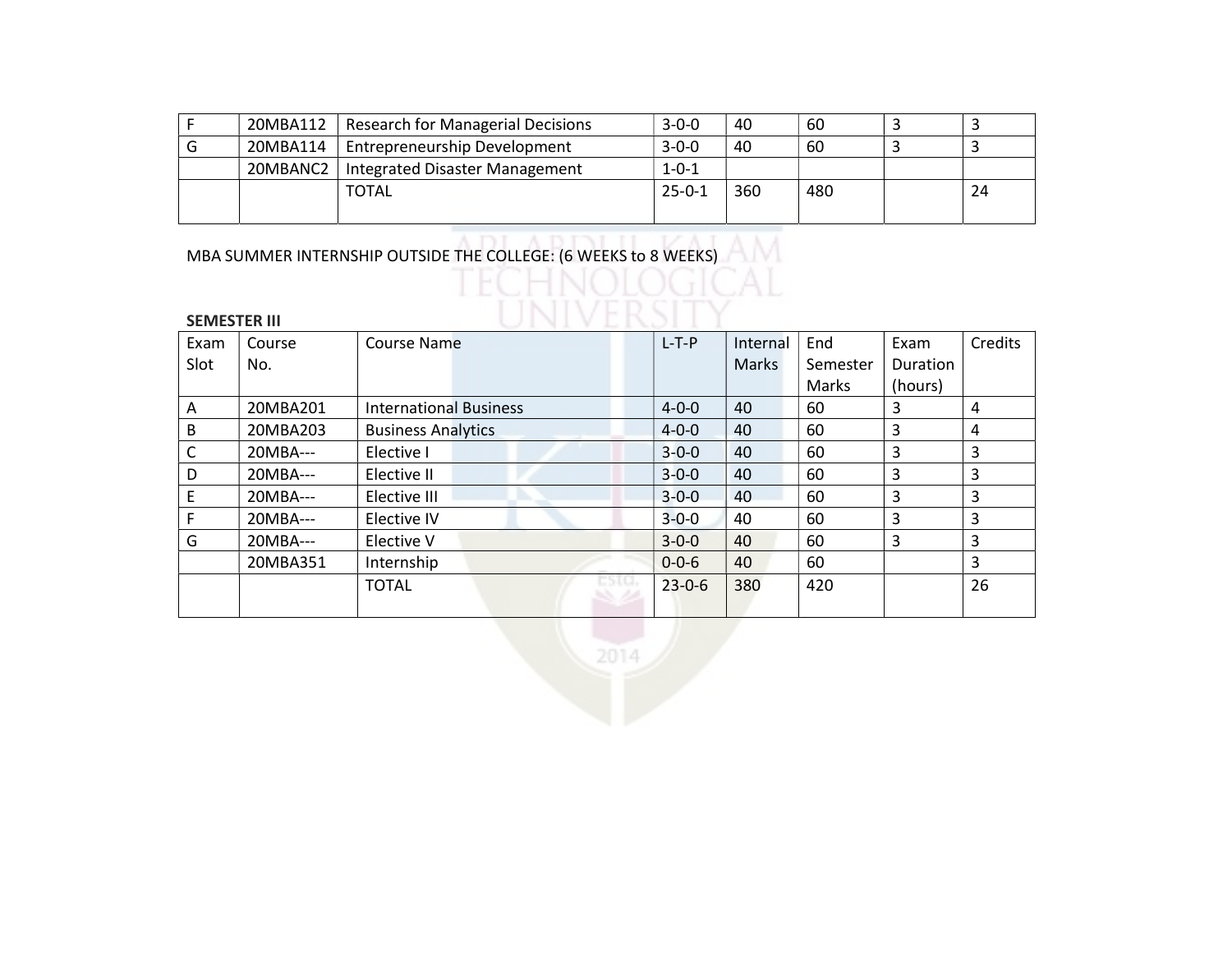### SEMESTER IV

| Exam | Course   | Course Name                          | $L-T-P$      | Internal     | End      | Exam            | Credits |
|------|----------|--------------------------------------|--------------|--------------|----------|-----------------|---------|
| Slot | No.      |                                      |              | <b>Marks</b> | Semester | <b>Duration</b> |         |
|      |          |                                      |              |              | Marks    | (hours)         |         |
| A    | 20MBA202 | <b>Strategic Management</b>          | $4 - 0 - 0$  | 40           | 60       | 3               | 4       |
| B    | 20MBA204 | Industry 4.0 and AI applications for | $4 - 0 - 0$  | 40           | 60       | 3               | 4       |
|      |          | <b>Business</b>                      |              |              |          |                 |         |
| C    | 20MBA--- | Elective VI                          | $3 - 0 - 0$  | 40           | 60       | 3               | 3       |
| D    | 20MBA--- | Elective VII                         | $3 - 0 - 0$  | 40           | 60       | 3               | 3       |
| E    | 20MBA--- | Elective VIII                        | $3 - 0 - 0$  | 40           | 60       | 3               | 3       |
|      | 20MBA352 | Project & Comprehensive Viva Voce    | $0 - 0 - 10$ | 100          | 100      | 3               | 5       |
|      | 20MMOOC  | Any PG Management Course of          | $0 - 0 - 3$  |              |          |                 | 3       |
|      |          | 3 Credits of NPTEL/SWAYAM            |              |              |          |                 |         |
|      |          | <b>TOTAL</b>                         |              | 350          | 370      |                 | 25      |
|      |          |                                      |              |              |          |                 |         |
|      |          | <b>G.TOTAL</b>                       |              | 1450         | 1750     |                 | 102     |
|      |          |                                      |              |              |          |                 |         |

## 3. LIST OF ELECTIVES

| Course   | <b>HR Electives</b>                            | Semester | Exam Slot |
|----------|------------------------------------------------|----------|-----------|
| No.      |                                                |          |           |
|          |                                                |          |           |
| 20MBA211 | Dynamics of Training and Executing Development | S3       |           |
| 20MBA213 | Discovery of Self & Others                     | S3       | ╰         |
| 20MBA215 | Organizational Change and Development          | S3       | D         |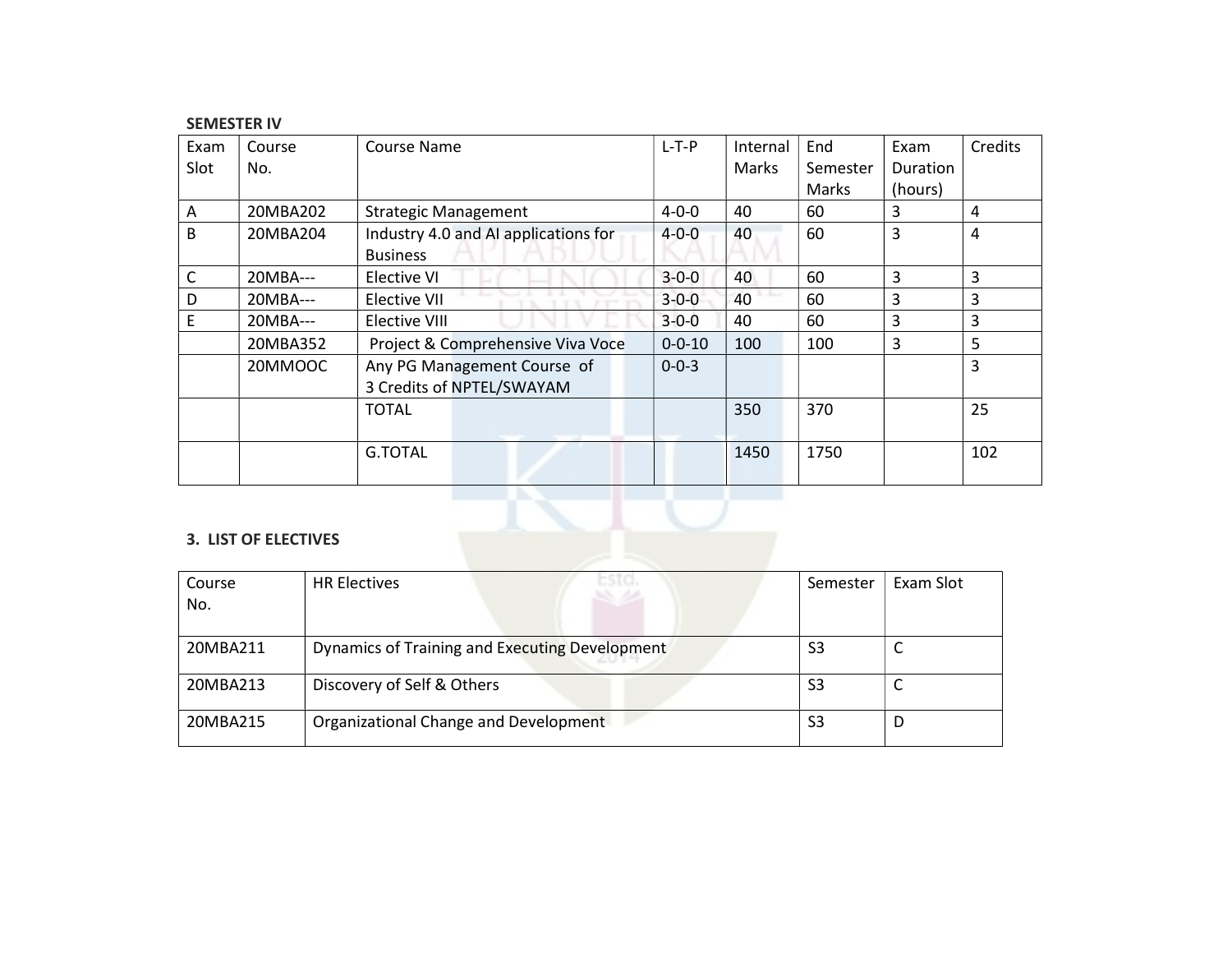| 20MBA217 | <b>HRM Polices &amp; Strategies</b>            | S <sub>3</sub> | D            |
|----------|------------------------------------------------|----------------|--------------|
| 20MBA219 | <b>Industrial Relations and Labour Law</b>     | S <sub>3</sub> | E            |
| 20MBA221 | <b>Global HRM</b>                              | S <sub>3</sub> | $\mathsf E$  |
| 20MBA223 | Human Resource Analytics                       | S <sub>3</sub> | F            |
| 20MBA225 | Leadership, Influence & Power                  | S <sub>3</sub> | F            |
| 20MBA227 | <b>Reward Management</b>                       | S <sub>3</sub> | G            |
| 20MBA229 | <b>Negotiations &amp; Conflict Resolutions</b> | S <sub>3</sub> | G            |
| 20MBA212 | Performance Management                         | <b>S4</b>      | $\mathsf{C}$ |
| 20MBA214 | Management of Creativity & Innovation          | S <sub>4</sub> | $\mathsf{C}$ |
| 20MBA216 | Team Dynamics & Cross Cultural Management      | S <sub>4</sub> | D            |
| 20MBA218 | <b>Industrial Psychology</b>                   | S <sub>4</sub> | D            |
| 20MBA220 | HR Consulting: Profession and Practice         | S <sub>4</sub> | E            |
| 20MBA222 | Talent Source & Acquisitions<br>Estol          | S <sub>4</sub> | E            |
|          |                                                |                |              |

| Course<br>No. | <b>Finance Electives</b>              | Semester     | Exam Slot |
|---------------|---------------------------------------|--------------|-----------|
| 20MBA231      | <b>Financial Markets and Services</b> | $\sim$<br>აპ |           |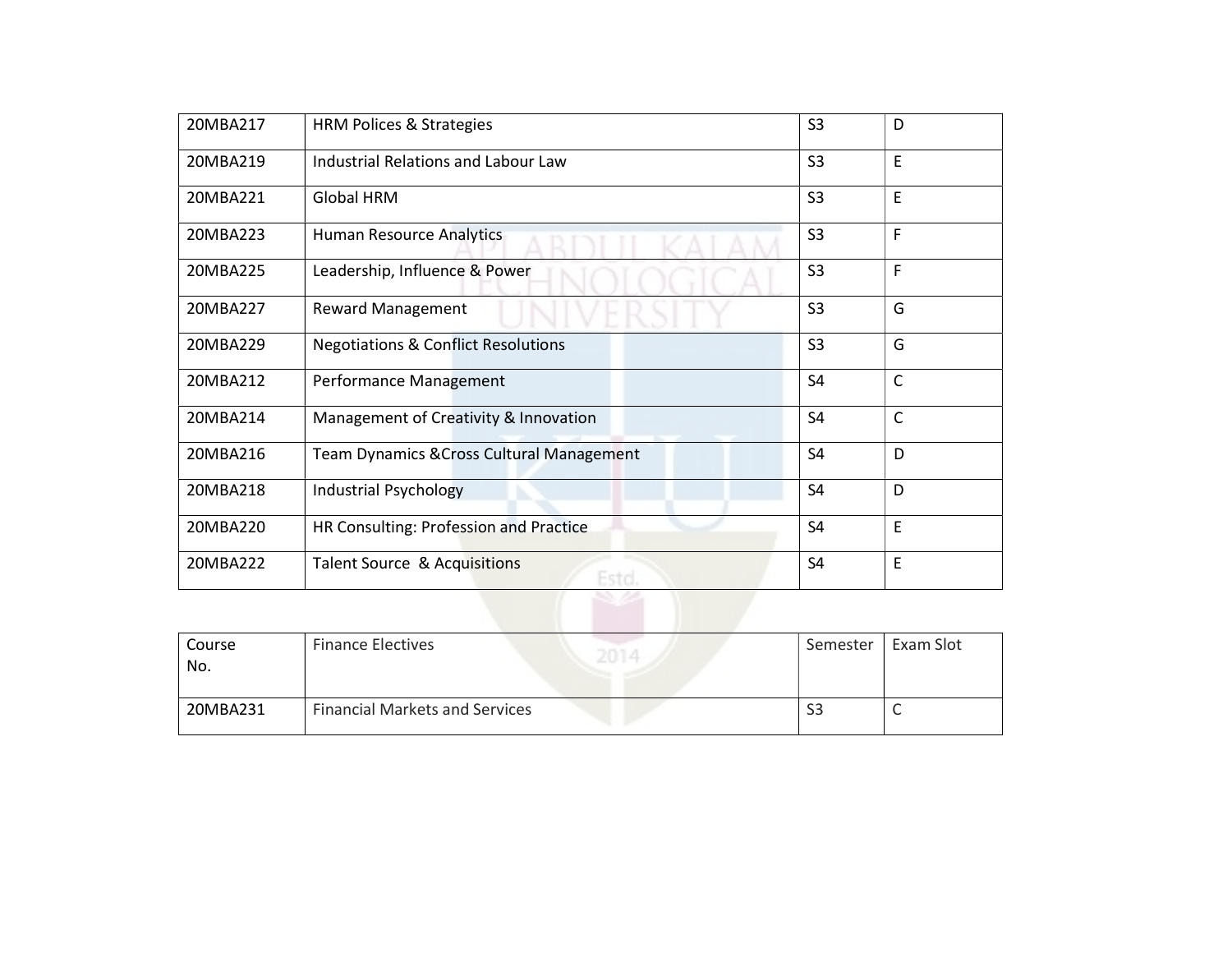| 20MBA233 | <b>Project Finance</b>                             | S <sub>3</sub> | $\mathsf{C}$ |
|----------|----------------------------------------------------|----------------|--------------|
| 20MBA235 | Cost Accounting and Budget Control                 | S <sub>3</sub> | D            |
| 20MBA237 | Security Analysis and Portfolio Management         | S <sub>3</sub> | D            |
| 20MBA239 | Managing Banks and Financial Institutions          | S <sub>3</sub> | E            |
| 20MBA241 | <b>Entrepreneurial Finance</b>                     | S <sub>3</sub> | E            |
| 20MBA243 | <b>International Finance</b>                       | S <sub>3</sub> | F            |
| 20MBA245 | <b>Statistics Methods for Financial Analytics</b>  | S <sub>3</sub> | F            |
| 20MBA247 | <b>Financial Technologies</b>                      | S <sub>3</sub> | G            |
| 20MBA249 | <b>NBFCs &amp; Micro Finance</b>                   | S <sub>3</sub> | G            |
| 20MBA232 | <b>Financial Information Analysis</b>              | S <sub>4</sub> | $\mathsf{C}$ |
| 20MBA234 | <b>Financial Derivatives</b>                       | <b>S4</b>      | $\mathsf{C}$ |
| 20MBA236 | <b>Financial Risk Management</b>                   | <b>S4</b>      | D            |
| 20MBA238 | <b>Strategic Financial management</b><br>Esto,     | S <sub>4</sub> | D            |
| 20MBA240 | Insurance Management                               | S <sub>4</sub> | E            |
| 20MBA242 | <b>Financial Applications for Machine Learning</b> | S <sub>4</sub> | E            |
|          |                                                    |                |              |

| Course |                              |            | Slots<br>Exam |
|--------|------------------------------|------------|---------------|
| No.    | Electives<br>Marl<br>rketing | oemester ۔ |               |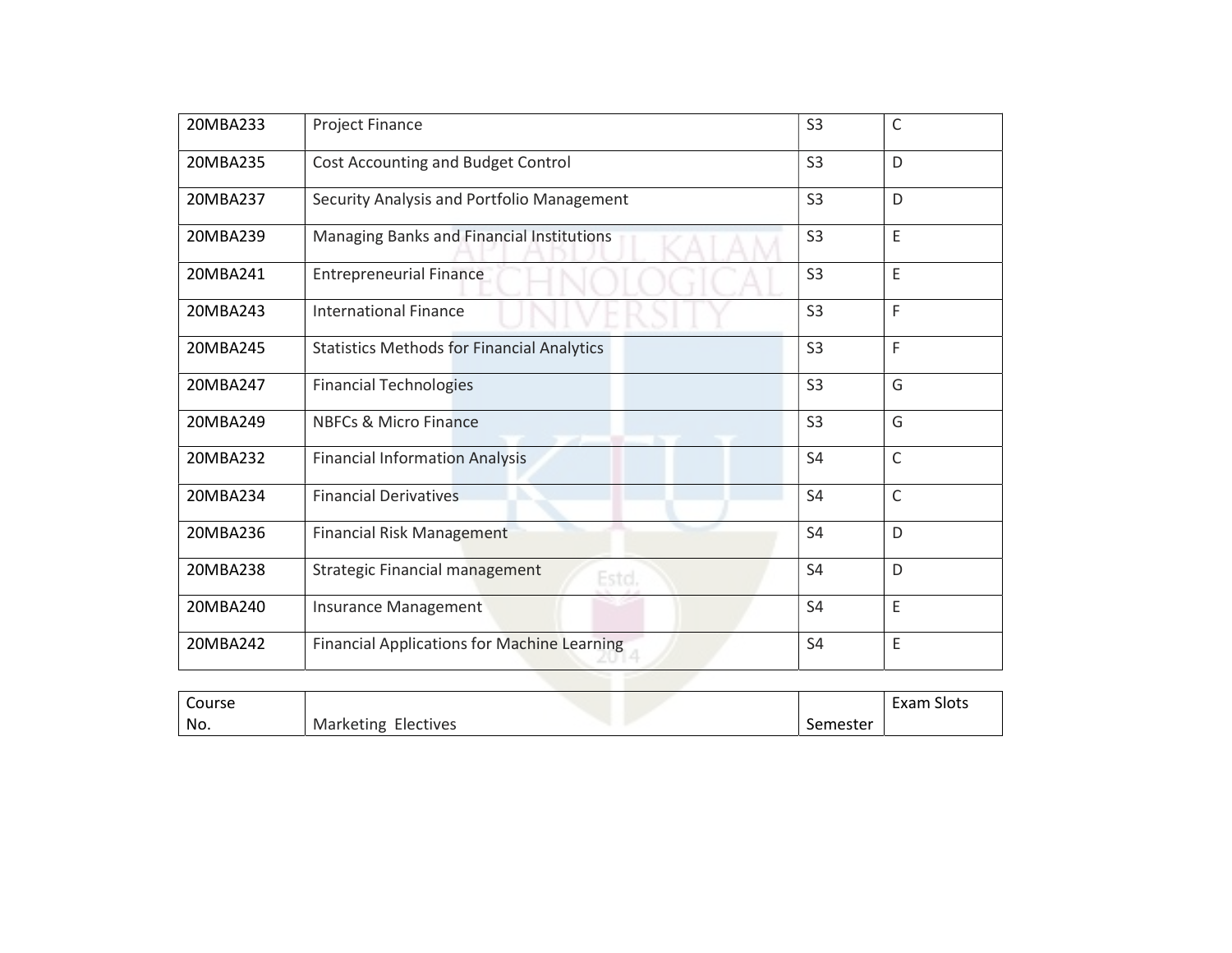| 20MBA251 | <b>Strategic Marketing Intelligence</b>          | S <sub>3</sub> | C            |
|----------|--------------------------------------------------|----------------|--------------|
| 20MBA253 | <b>B2B Marketing</b>                             | S <sub>3</sub> | C            |
| 20MBA255 | Consumer Behaviour                               | S <sub>3</sub> | D            |
| 20MBA257 | <b>Services Marketing</b>                        | S <sub>3</sub> | D            |
| 20MBA259 | <b>Integrated Marketing Communications</b>       | S <sub>3</sub> | E            |
| 20MBA261 | <b>Marketing Research</b>                        | S <sub>3</sub> | E            |
| 20MBA263 | <b>Retail Management</b>                         | S <sub>3</sub> | F            |
| 20MBA265 | Sales & Distribution Management                  | S <sub>3</sub> | F            |
| 20MBA267 | <b>Brand Management</b>                          | S <sub>3</sub> | G            |
| 20MBA269 | <b>Hospitality and Tourism Marketing</b>         | S <sub>3</sub> | G            |
| 20MBA252 | <b>Social Marketing</b>                          | S <sub>4</sub> | $\mathsf{C}$ |
| 20MBA254 | Estd.<br><b>Customer Relationship Management</b> | <b>S4</b>      | C            |
| 20MBA256 | <b>Rural Marketing</b>                           | S <sub>4</sub> | D            |
| 20MBA258 | 2014<br><b>Strategic Marketing</b>               | S <sub>4</sub> | D            |
| 20MBA260 | <b>International Marketing</b>                   | S <sub>4</sub> | E            |
| 20MBA262 | Digital and Social Media Marketing               | <b>S4</b>      | E            |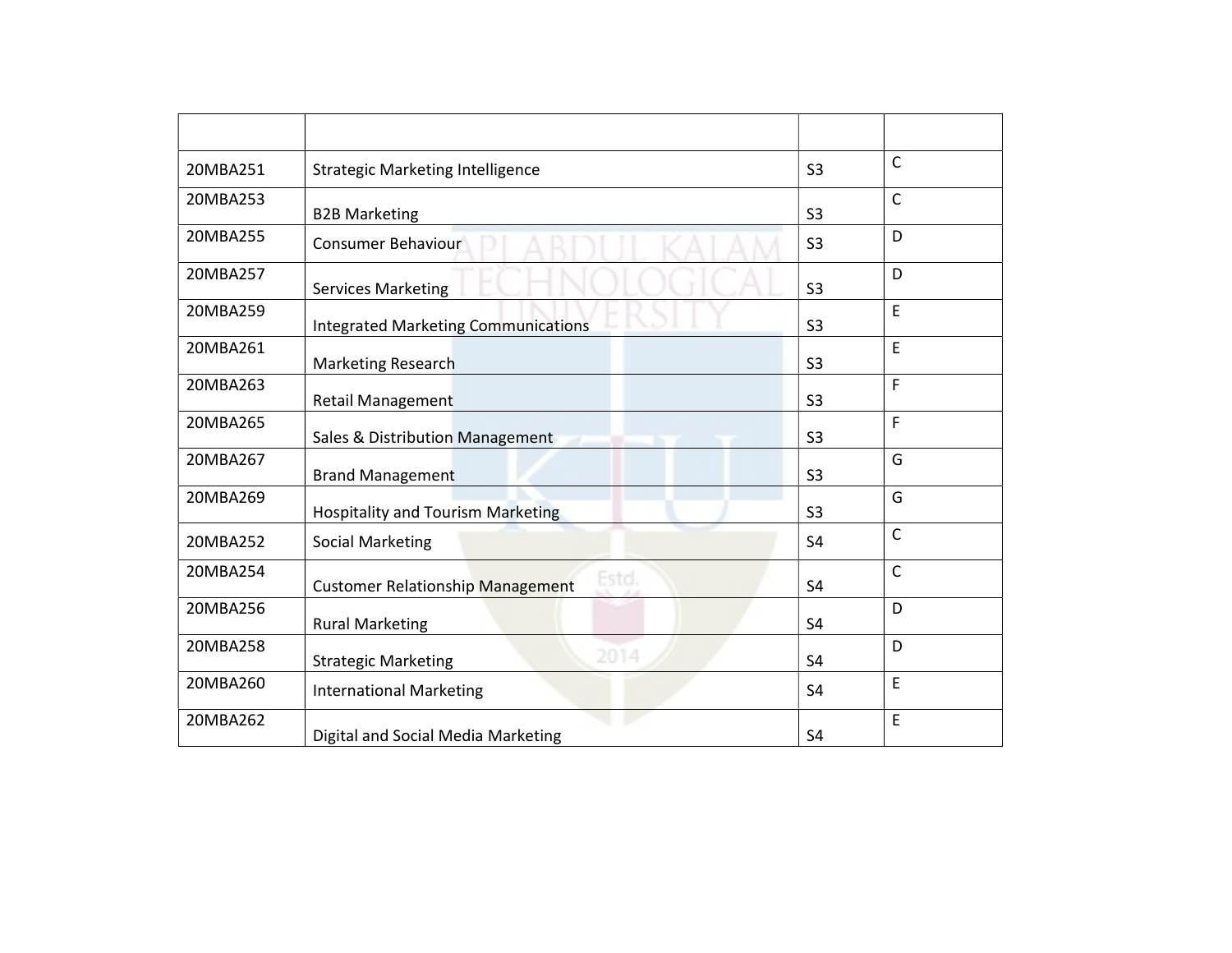| Course<br>No. | <b>Operation Electives</b>                                  | Semester       | Exam Slot    |
|---------------|-------------------------------------------------------------|----------------|--------------|
| 20MBA271      | Supply Chain Management                                     | S <sub>3</sub> | $\mathsf C$  |
| 20MBA273      | Facilities & Location Management                            | S <sub>3</sub> | $\mathsf{C}$ |
| 20MBA275      | Quality Management                                          | S <sub>3</sub> | D            |
| 20MBA277      | Six Sigma & TQM                                             | S <sub>3</sub> | D            |
| 20MBA279      | <b>Business Process Reengineering</b>                       | S <sub>3</sub> | E            |
| 20MBA281      | <b>Services &amp; Operations Management</b>                 | S <sub>3</sub> | E            |
| 20MBA283      | <b>Healthcare Management</b>                                | S <sub>3</sub> | F            |
| 20MBA285      | <b>Decision Analysis for Management</b>                     | S <sub>3</sub> | F            |
| 20MBA287      | <b>Advanced Maintenance Management</b>                      | S <sub>3</sub> | G            |
| 20MBA289      | <b>Advanced Project Management</b>                          | S <sub>3</sub> | G            |
| 20MBA272      | <b>Technology Application and IPR</b>                       | S <sub>4</sub> | $\mathsf{C}$ |
| 20MBA274      | Innovation and New Product Management                       | S <sub>4</sub> | $\mathsf{C}$ |
| 20MBA276      | <b>Business Planning for Small &amp; Medium Enterprises</b> | S <sub>4</sub> | D            |
| 20MBA278      | Managing Public Private Partnerships                        | S <sub>4</sub> | D            |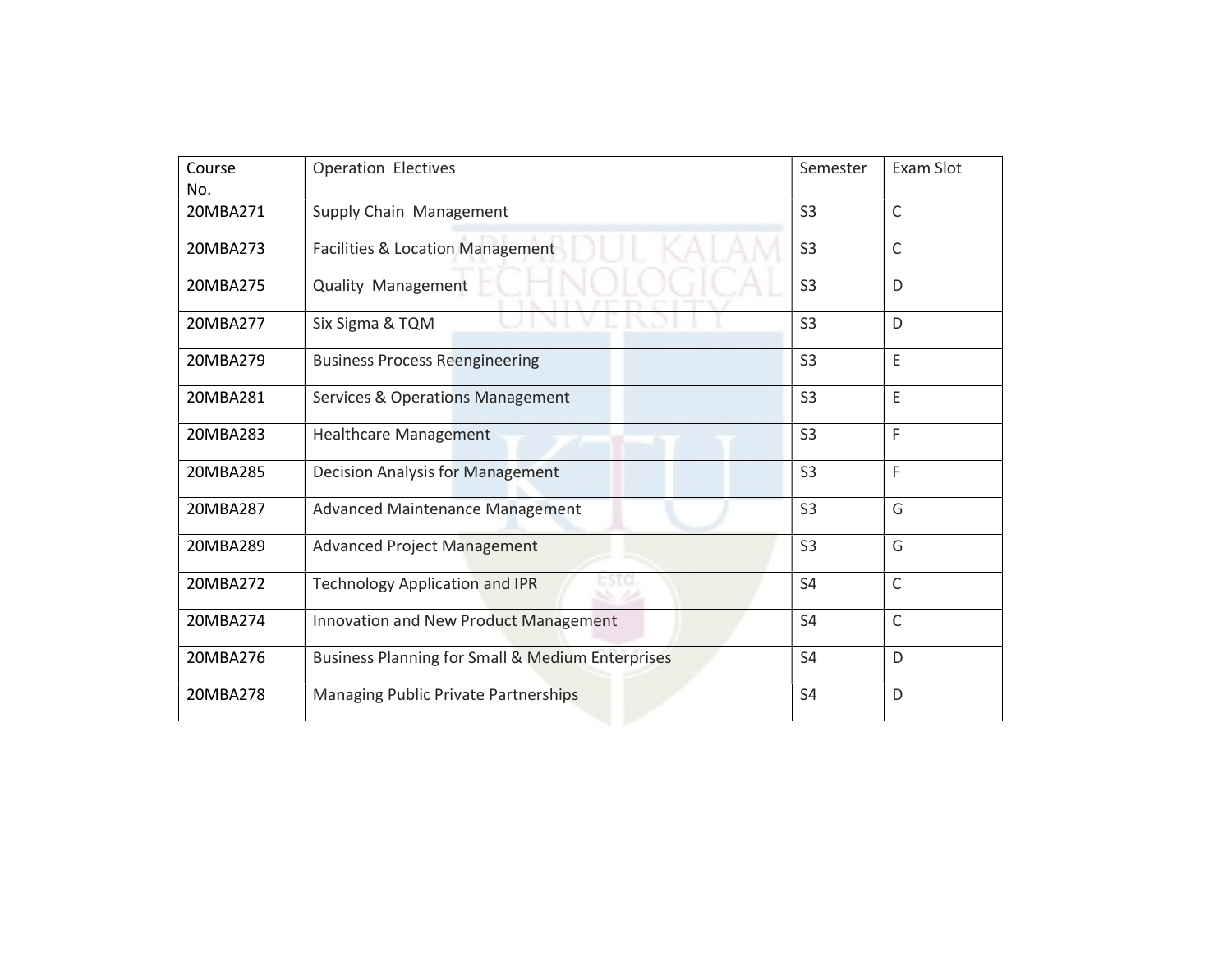| 20MBA280 | <b>New Business Models</b>       | S4 |  |
|----------|----------------------------------|----|--|
| 20MBA282 | <b>World Class Manufacturing</b> | S4 |  |
|          |                                  |    |  |

| Course<br>No. | System Electives                             | Semester       | Exam Slot    |
|---------------|----------------------------------------------|----------------|--------------|
| 20MBA291      | System Analysis and Design                   | S <sub>3</sub> | $\mathsf{C}$ |
| 20MBA293      | Global Information System                    | S <sub>3</sub> | $\mathsf{C}$ |
| 20MBA295      | <b>Business Database System</b>              | S <sub>3</sub> | D            |
| 20MBA297      | Knowledge Management and IT/ ITES Consulting | S <sub>3</sub> | D            |
| 20MBA299      | Information Security and Risk Management     | S <sub>3</sub> | E            |
| 20MBA301      | Business Intelligence and Data warehousing   | S <sub>3</sub> | E            |
| 20MBA303      | e-Business                                   | S <sub>3</sub> | F            |
| 20MBA305      | Al Strategies for Business                   | S <sub>3</sub> | F            |
| 20MBA307      | wa m<br>e-Governance                         | S <sub>3</sub> | G            |
| 20MBA309      | <b>Simulation for Managers</b>               | S <sub>3</sub> | G            |
| 20MBA292      | 2014<br><b>Business Data Mining</b>          | S4             | C            |
| 20MBA294      | Software Project Management                  | S4             | C            |